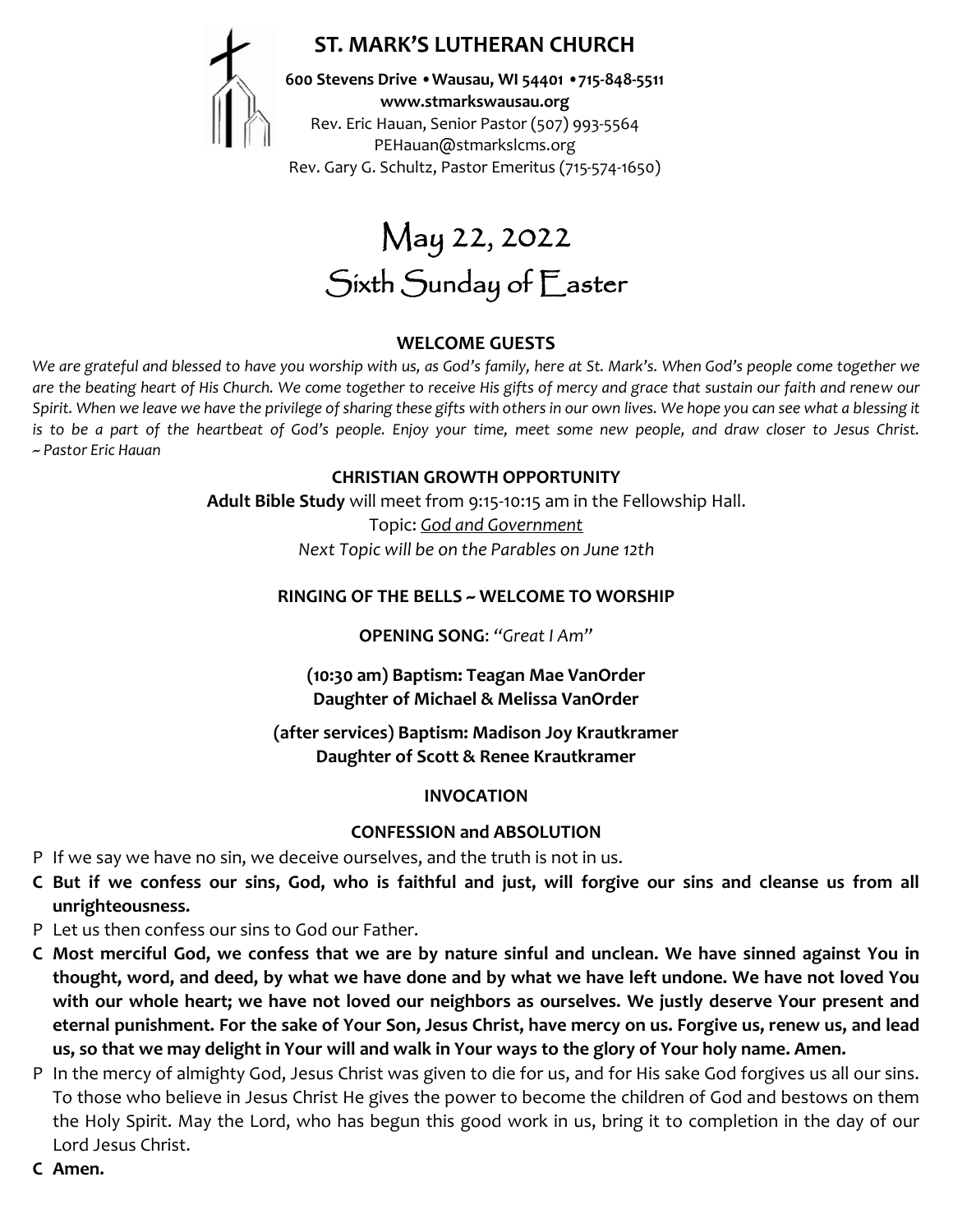#### **CHILDREN'S MESSAGE -** *April Wanish*

#### **SONG OF PRAISE:** *"Good Good Father"*

#### **FIRST READING:** *Acts 16:9-15*

A vision appeared to Paul in the night: a man of Macedonia was standing there, urging him and saying, "Come over to Macedonia and help us." And when Paul had seen the vision, immediately we sought to go on into Macedonia, concluding that God had called us to preach the gospel to them.

So, setting sail from Troas, we made a direct voyage to Samothrace, and the following day to Neapolis, and from there to Philippi, which is a leading city of the district of Macedonia and a Roman colony. We remained in this city some days. And on the Sabbath day we went outside the gate to the riverside, where we supposed there was a place of prayer, and we sat down and spoke to the women who had come together. One who heard us was a woman named Lydia, from the city of Thyatira, a seller of purple goods, who was a worshiper of God. The Lord opened her heart to pay attention to what was said by Paul. And after she was baptized, and her household as well, she urged us, saying, "If you have judged me to be faithful to the Lord, come to my house and stay." And she prevailed upon us.

A This is the Word of the Lord.

#### **C Thanks be to God!**

#### **SECOND READING:** *Revelation 21:9-14, 21-27*

Then came one of the seven angels who had the seven bowls full of the seven last plagues and spoke to me, saying, "Come, I will show you the Bride, the wife of the Lamb." And he carried me away in the Spirit to a great, high mountain, and showed me the holy city Jerusalem coming down out of heaven from God, having the glory of God, its radiance like a most rare jewel, like a jasper, clear as crystal. It had a great, high wall, with twelve gates, and at the gates twelve angels, and on the gates the names of the twelve tribes of the sons of Israel were inscribed— on the east three gates, on the north three gates, on the south three gates, and on the west three gates. And the wall of the city had twelve foundations, and on them were the twelve names of the twelve apostles of the Lamb.

And the twelve gates were twelve pearls, each of the gates made of a single pearl, and the street of the city was pure gold, transparent as glass.

And I saw no temple in the city, for its temple is the Lord God the Almighty and the Lamb. And the city has no need of sun or moon to shine on it, for the glory of God gives it light, and its lamp is the Lamb. By its light will the nations walk, and the kings of the earth will bring their glory into it, and its gates will never be shut by day—and there will be no night there. They will bring into it the glory and the honor of the nations. But nothing unclean will ever enter it, nor anyone who does what is detestable or false, but only those who are written in the Lamb's book of life.

A This is the Word of the Lord.

#### **C Thanks be to God!**

#### **GOSPEL:** John 5:1-9

P The Holy Gospel according to St. John the 5th chapter.

#### **C Glory to You, O Lord.**

After this there was a feast of the Jews, and Jesus went up to Jerusalem.

Now there is in Jerusalem by the Sheep Gate a pool, in Aramaic called Bethesda, which has five roofed colonnades. In these lay a multitude of invalids—blind, lame, and paralyzed. One man was there who had been an invalid for thirty-eight years. When Jesus saw him lying there and knew that he had already been there a long time, he said to him, "Do you want to be healed?" The sick man answered him, "Sir, I have no one to put me into the pool when the water is stirred up, and while I am going another steps down before me." Jesus said to him, "Get up, take up your bed, and walk." And at once the man was healed, and he took up his bed and walked.

P This is the Gospel of the Lord.

# **C Praise to You, O Christ!**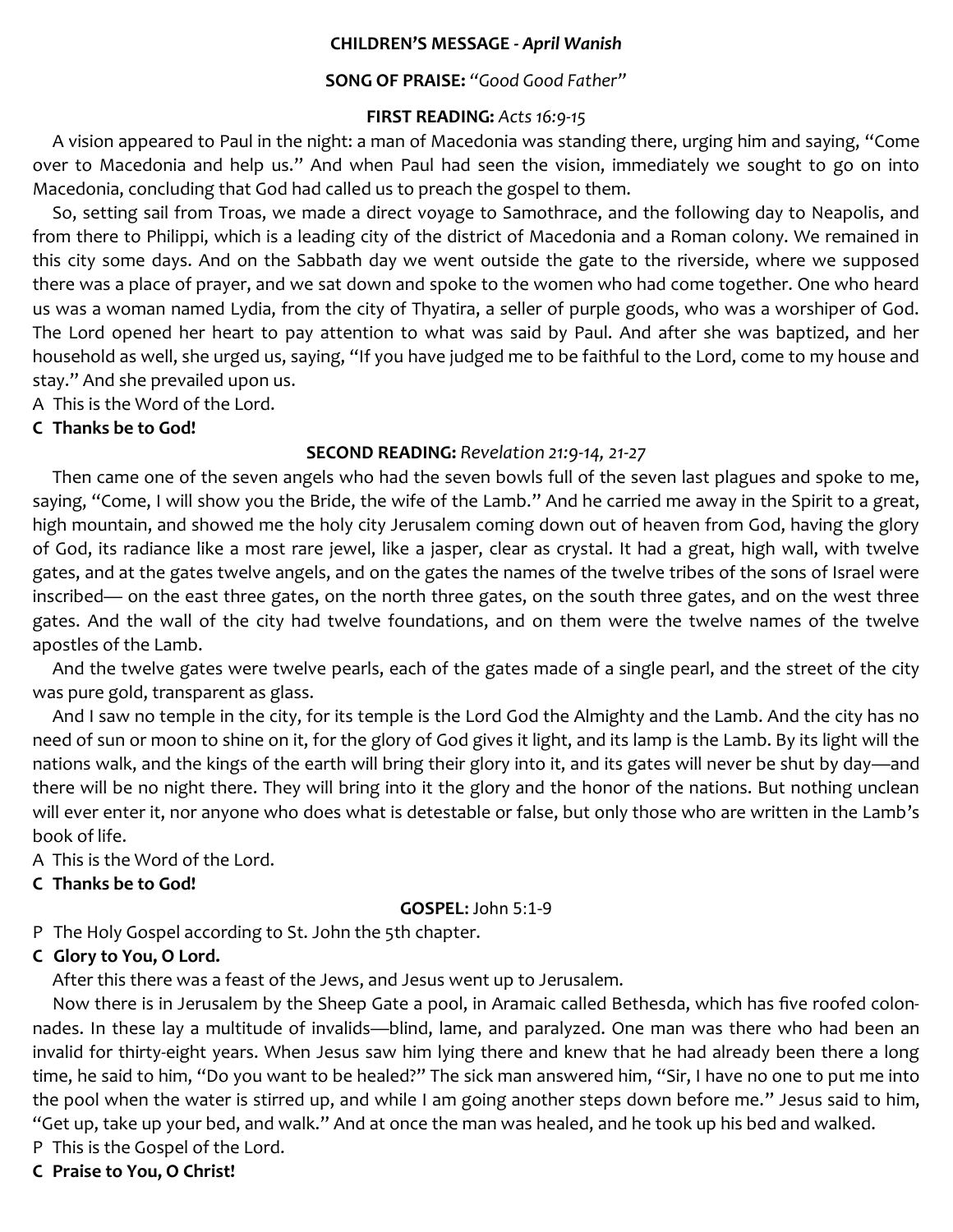#### **CREED: Meaning of the Second Article**

I believe that Jesus Christ, true God, begotten of the Father from eternity, and also true man, born of the virgin Mary, is my Lord, who has redeemed me, a lost and condemned person, purchased and won me from all sins, from death, and from the power of the devil; not with gold or silver, but with His holy, precious blood and with His innocent suffering and death, that I may be His own and live under Him in His kingdom and serve Him in everlasting righteousness, innocence, and blessedness, just as He is risen from the dead, lives and reigns to all eternity. This is most certainly true.

#### **SERMON SONG:** *"Way Maker"*

#### **SERMON**

#### **PRAYERS FOR THE FAMILY OF GOD**

#### **THE LORD'S PRAYER**

#### **ANNOUNCEMENTS / OFFERING**

#### **RITE OF FELLOWSHIP**

*(Please indicate if you are a member or visitor in the Rite of Friendship books and if you will be joining us for Holy Communion. If visiting please leave us a means to contact you as we would love to follow up with you.)*

#### **WORDS OF INSTITUTION**

#### **HOLY COMMUNION**

*We believe Christ's body and blood are truly present in the bread and wine of this Sacrament for the forgiveness of sins to all who believe. If you share this belief, please join us in celebrating the meal of God's family – Holy Communion, please receive the wafer in the palm of your hand. (The cups with white juice are for those who have requested them. Gluten-Free wafers are available upon request.).*

#### **COMMUNION SONGS**

*"Revelation Song"*

#### **BLESSING and BENEDICTION**

**CLOSING SONG:** *"The Father's House"*

#### **DISMISSAL**

P Wherever you go, Christ is sending you. Wherever you are, Christ has put you there. Go in peace to love and serve the Lord.

**C Thanks be to God.**

#### **GREETERS READERS**

Ken & Sue Berndt Mudith Young The Statherine Sparks Rachel Olson

Derek Simon Michael Deedon Sue Berndt, Katherine Sparks Rita Woller & Rachel Olson

Warren & Sharon Jacobi, Bruce Thurs, Ray Melander, Jae Loiz Sue Berndt, Ruth Tritten, Kris Sparks

Rich Klein, Chris Grosskreutz, Herb Ninnemann

### **BOUQUET**

Today's bouquet is given by Perry & Denise Snoeyenbos in honor their son Nick who turned 28 on May 20th.

#### **POWERPOINT COMMUNION ASSISTANTS**

 **USHERS ALTAR GUILD**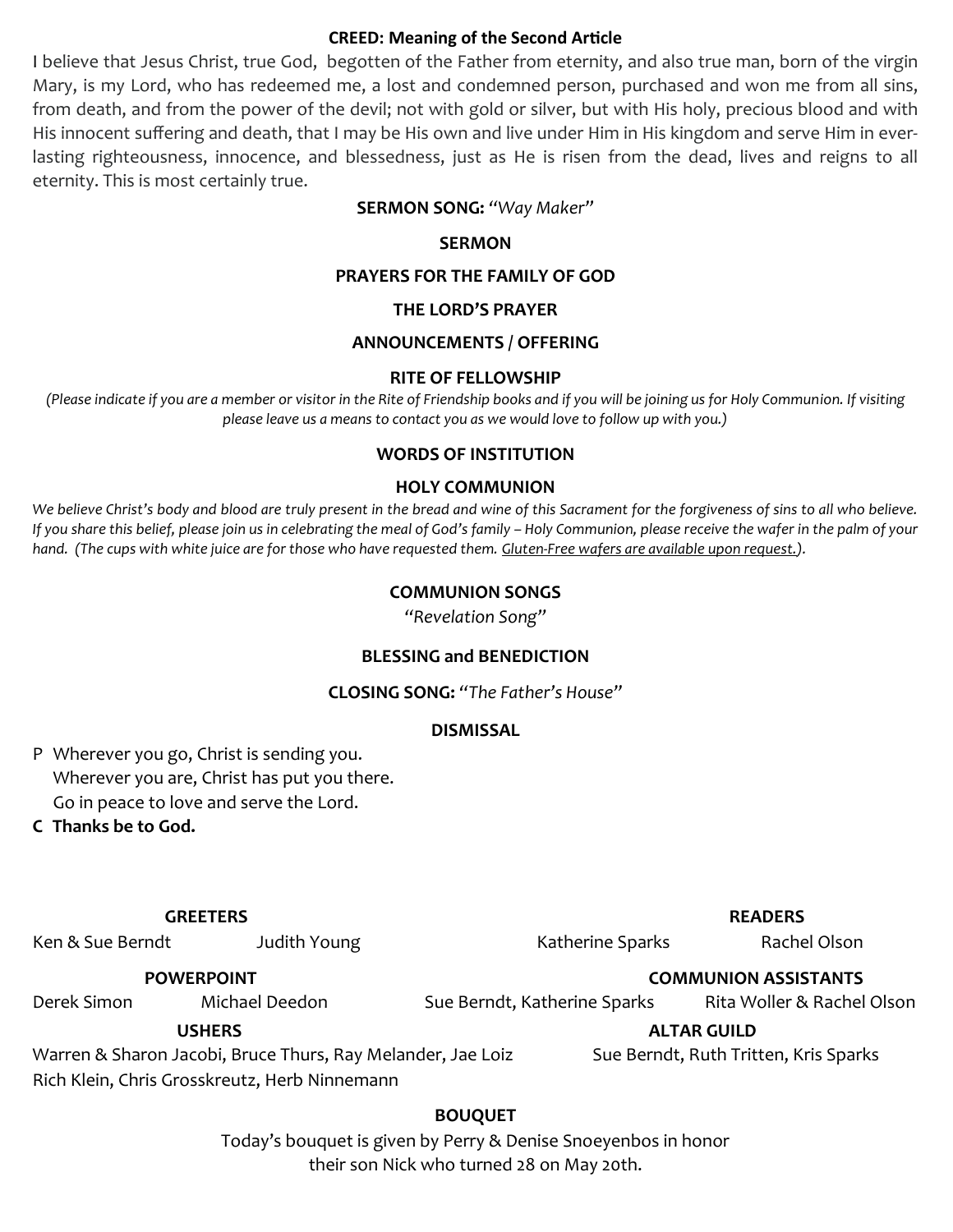### **Please keep the following people in our prayers:**

**Medical / Health Concerns:** Lyle & Sandy Royce, Todd & Sandy Hass, Marge Raddatz, Tom Yelton, Carla Haebig, Jenny Garcia, Steve Herring, Raphael Klein, Ken Nielsen, Vienna Haunschild, granddaughter of Phyllis Koppa, Barb Langbecker, baby Mila, baby Madilyn great Niece of Lee & Fran for health concerns, Perry Redeker, Cal Hauan for upcoming tests at Mayo Clinic, Paul Michalski healing from surgery.

**Battling Cancer**: Leslie Anklam, Carol Ray.

**Recovery:** Marlene Giese, Shirley Bremer, Deb Block, Linda Ohde.

**Grieving:** the family and friends of Darlene Burk

# **\* For those who got pictures taken in April, they are ready to be picked up. They are located on table in the narthex by coffee maker.**

| <b>Ongoing Events</b>                                                                           |                                                                                      |  |  |  |  |
|-------------------------------------------------------------------------------------------------|--------------------------------------------------------------------------------------|--|--|--|--|
| <b>Monday:</b>                                                                                  |                                                                                      |  |  |  |  |
|                                                                                                 | $ 8:$ 00 am Orphan Grain Train                                                       |  |  |  |  |
| Tuesday:                                                                                        |                                                                                      |  |  |  |  |
|                                                                                                 | $\sim$ 6:30 am Men In Action Bible study / Topic on May 24TH: Hebrews                |  |  |  |  |
| <b>Wednesday:</b>                                                                               |                                                                                      |  |  |  |  |
| 1:00 pm Son-Shine Bible study - Women's Group / <b>Topic on May 25th:</b> The Women at the Well |                                                                                      |  |  |  |  |
| Thursday:                                                                                       |                                                                                      |  |  |  |  |
|                                                                                                 | 5:00 pm PEW Sisters (meets every other Thurs.) Next Meeting will be held on June 2nd |  |  |  |  |
|                                                                                                 | <b>Upcoming Events</b>                                                               |  |  |  |  |
| May 29th:                                                                                       | 9:00 am Service - Patriotic Service - ONE SERVICE ONLY                               |  |  |  |  |
| June 5th:                                                                                       | Commissioning of Blaine Welch as our Director of Family Ministry (both services)     |  |  |  |  |
|                                                                                                 | Graduation Sunday (Recognition at 10:30 service)                                     |  |  |  |  |

# **\*\* Pillowcase Shorts workshop that was scheduled for May 24th has been cancelled. \*\***



WVLHS is now accepting enrollment for the 2022 - 23 school year. If you are intentionally looking for a place for your student to grow academically, spiritually and socially, check out their website at **[www.wvlhs.org.](http://www.wvlhs.org)**

# **ATTENTION 2022 GRADUATES!**

If you are graduating this year, please contact the office. We want to recognize your achievements in our upcoming June Service. If you have **not received a letter** from the office yet, **please contact Jean in the office** at jdrake@stmarkslcms.org or 715-848-5511, ext. 1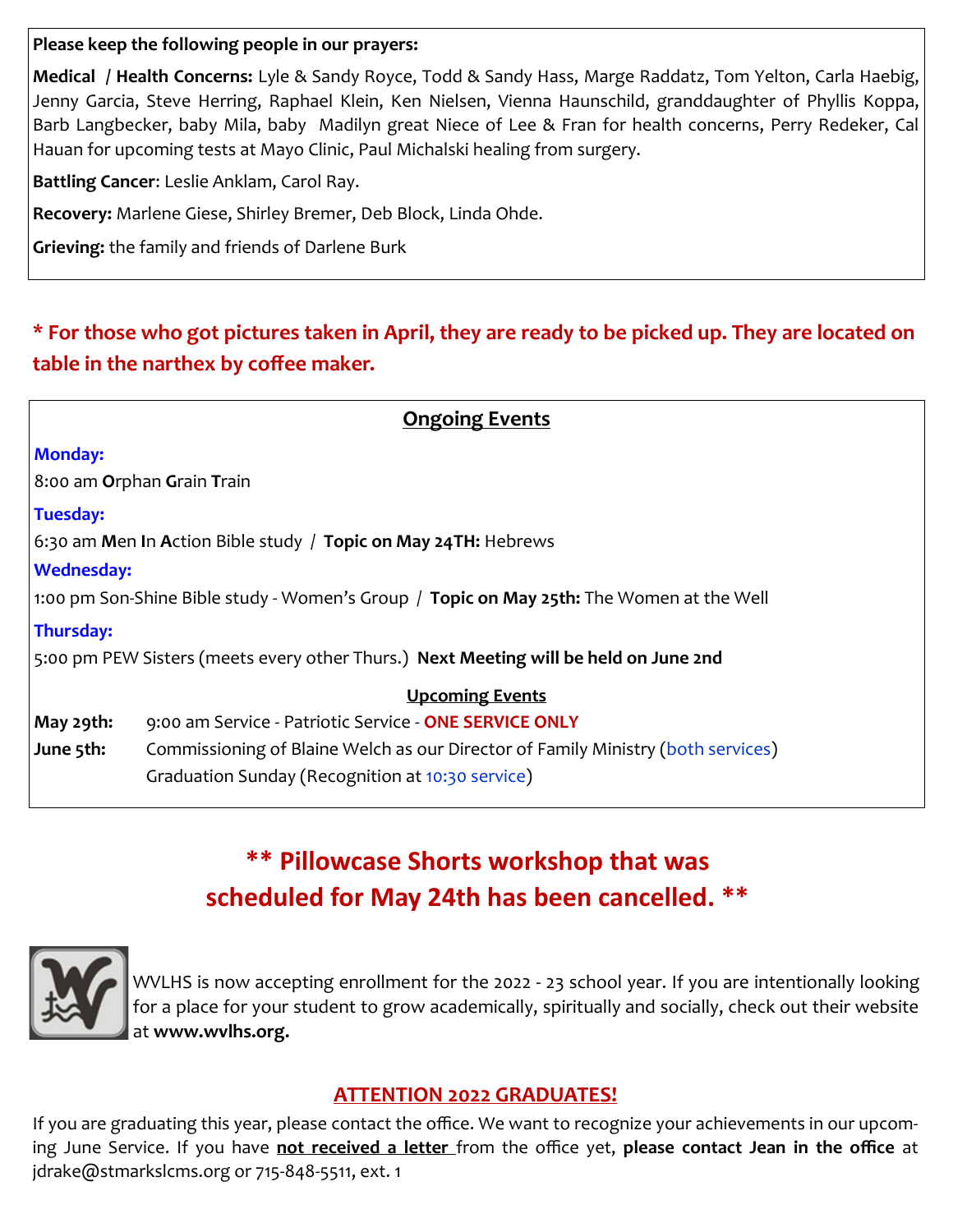# **Klein Dinner Sign up**



Prayers have been answered and little Raphael Klein's surgery went well. There is a signup sheet on the credenza in the Narthex to help with once-a-week meals for the Klein Family. Tuesday is the day of the week preferred. They prefer not to have desserts and limit the bread. No allergies noted and they enjoy all meats, vegetables and fruits. Please sign the sheet and call Kristina at 608-432-1202 to arrange the time of delivery.

# **VBS Haiti**

Help us collect the following items for the VBS program in Haiti: **Backpacks, Jewelry making supplies, Crayons (new & used), Paint, Paint brushes, Play dough**

Please place donated items in the blue box in the Narthex. We'll collect items until June 12th. Thank you for your support!



**REMINDER**: New Ladies Bible Study beginning **TONIGHT at 6:00 pm.** The study is on the book of Hebrews , from a Bible Study series called "Life Lessons with Max Lucado, Book of Hebrews." **This is a 12 week study**. This will be led by Nan Schultz. Please call her with any questions 715-370-0208. See you there!

|           |             |                | 2022 St. Mark's Softball Schedule - Div. 2<br>(all games played at Sunnyvale Softball Complex,<br>1000 S 66th Ave., Wausau) |
|-----------|-------------|----------------|-----------------------------------------------------------------------------------------------------------------------------|
| Date      | <b>Time</b> | <b>Field</b>   | Playing                                                                                                                     |
| May 22nd  | 5:30        | $2^{\circ}$    | Good Ol Boys                                                                                                                |
| June 5th  | 6:30        | $\mathbf{3}$   | Treus Tic Toc                                                                                                               |
| June 12th | 7:30        | $\overline{2}$ | <b>Immanuel Baptist Church</b>                                                                                              |
| June 19th | 8:30        | 3              | The Lawn Rangers                                                                                                            |
| June 26th | 6:30        | $\overline{2}$ | <b>Christ Community Church</b>                                                                                              |
| June 26th | 8:30        | 2              | The Lawn Rangers                                                                                                            |
| July 10th | 6:30        | 3              | JaMars                                                                                                                      |
| July 17th | 7:30        | $\overline{2}$ | <b>Immanuel Baptist Church</b>                                                                                              |
| July 24th | 8:30        | 3              | Good Ol Boys                                                                                                                |

#### **COFFEE HOUR VOLUNTEERS**

We are looking for volunteers to set up & bring snacks for Bible study on Sunday between services during the summer months (June 12th - End of August). We will have a sign up sheet located on bulletin board in kitchen. Please call or email Jean in the office with questions or if you want to sign up. She can be reached at 715-848-5511, ext 1 or jdrake@stmarkslcms.org.  $\sim$  Thank you!